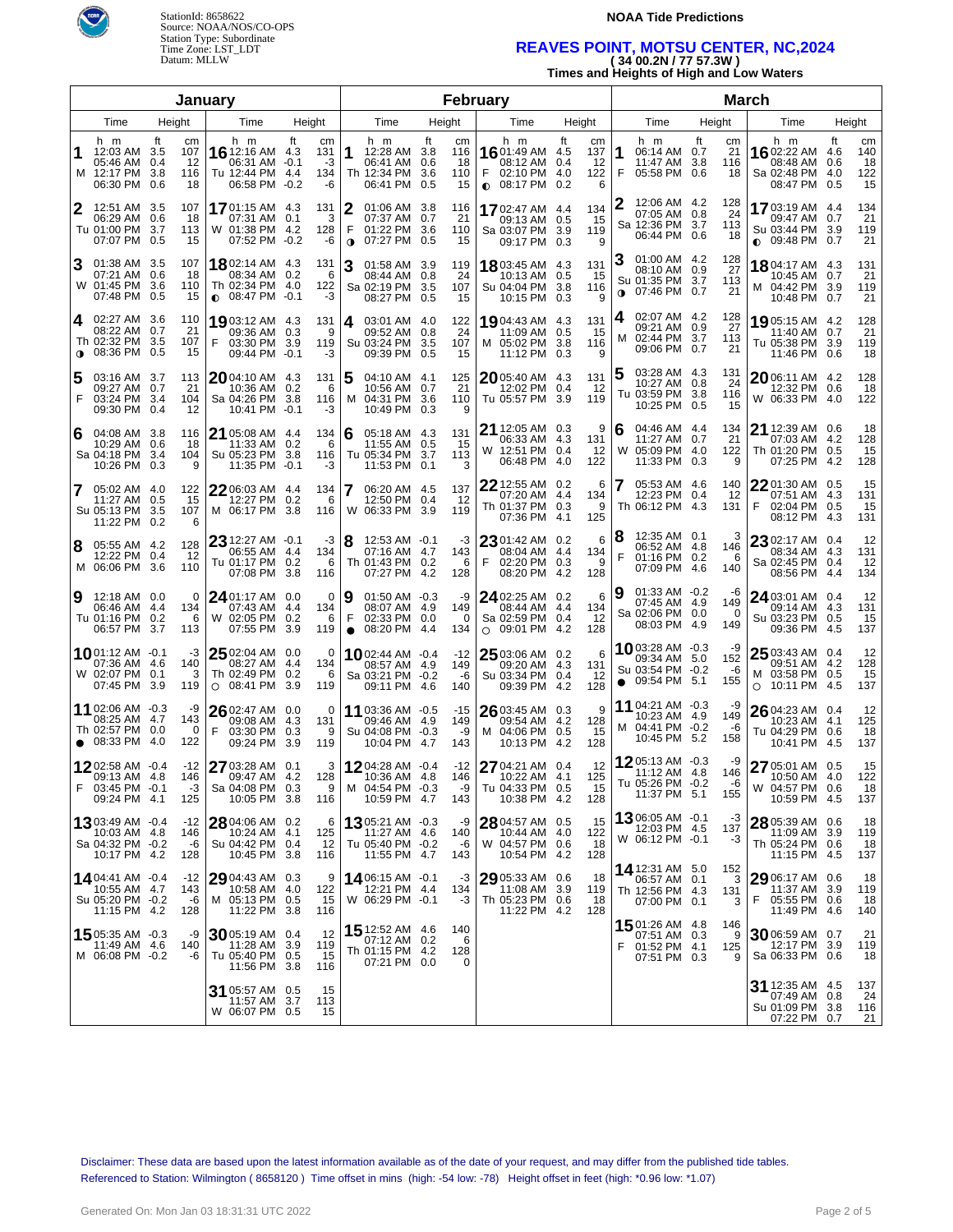



### **NOAA Tide Predictions**

# **REAVES POINT, MOTSU CENTER, NC,2024 ( 34 00.2N / 77 57.3W )**

| $(34 \, \text{U} \cdot \text{U} \cdot \text{N} / I \, \text{I} \cdot \text{S} / \, \text{S} \cdot \text{V} \cdot \text{V})$ |  |
|-----------------------------------------------------------------------------------------------------------------------------|--|
| Times and Heights of High and Low Waters                                                                                    |  |

|                |                                                                              |                                    | April                                                                    |                                                  |                                                                                            |                                     | <b>May</b>                                                                                                                         | June                                                                                                          |                                                                                |                                                 |  |  |  |
|----------------|------------------------------------------------------------------------------|------------------------------------|--------------------------------------------------------------------------|--------------------------------------------------|--------------------------------------------------------------------------------------------|-------------------------------------|------------------------------------------------------------------------------------------------------------------------------------|---------------------------------------------------------------------------------------------------------------|--------------------------------------------------------------------------------|-------------------------------------------------|--|--|--|
|                | Time                                                                         | Height                             | Time                                                                     | Height                                           | Time                                                                                       | Height                              | Height<br>Time                                                                                                                     | Time<br>Height                                                                                                | Time                                                                           | Height                                          |  |  |  |
| 1              | h m<br>01:32 AM 4.5<br>08:49 AM 0.9<br>M 02:12 PM 3.8<br>08:27 PM 0.7        | ft<br>сm<br>137<br>27<br>116<br>21 | h m<br><b>16</b> 03:46 AM 4.2<br>10:13 AM<br>Tu 04:16 PM<br>10:16 PM 0.9 | ft<br>cm<br>128<br>21<br>0.7<br>3.8<br>116<br>27 | h m<br>1<br>02:36 AM 4.5<br>09:34 AM 0.6<br>03:20 PM 3.9<br>W<br>09:41 PM 0.6<br>$\bullet$ | ft<br>cm<br>137<br>18<br>119<br>18  | h m<br>ft<br>cm<br><b>16</b> 04:02 AM<br>3.9<br>119<br>10:24 AM<br>15<br>0.5<br>Th 04:39 PM<br>3.8<br>116<br>10:37 PM<br>0.8<br>24 | h m<br>ft<br>cm<br>04:34 AM 4.2<br>128<br>11:02 AM -0.2<br>-6<br>Sa 05:17 PM 4.5<br>137<br>11:43 PM 0.2<br>6  | h m<br><b>16</b> 04:56 AM<br>11:04 AM<br>Su 05:42 PM 4.0<br>11:48 PM 0.7       | ft<br>cm<br>107<br>3.5<br>9<br>0.3<br>122<br>21 |  |  |  |
| 2              | 02:42 AM 4.4<br>09:56 AM 0.9<br>Tu 03:26 PM 3.8<br>$\bullet$ 09:49 PM 0.7    | 134<br>27<br>116<br>21             | <b>17</b> 04:41 AM 4.1<br>11:06 AM 0.7<br>W 05:11 PM 3.9<br>11:14 PM 0.8 | 125<br>21<br>119<br>24                           | $\mathbf{2}$<br>03:49 AM 4.4<br>10:34 AM 0.4<br>Th 04:29 PM 4.1<br>10:53 PM 0.5            | 134<br>12<br>125<br>15              | <b>17</b> 04:53 AM<br>116<br>3.8<br>11:11 AM<br>12<br>0.4<br>05:31 PM<br>4.0<br>122<br>21<br>11:33 PM<br>0.7                       | 2<br>05:33 AM 4.1<br>125<br>11:56 AM -0.3<br>-9<br>143<br>Su 06:15 PM 4.7                                     | 17 05:46 AM 3.5<br>11:50 AM 0.2<br>M 06:30 PM 4.1                              | 107<br>6<br>125                                 |  |  |  |
| 3              | 04:04 AM 4.4<br>11:00 AM 0.8<br>W 04:41 PM 4.0<br>11:08 PM 0.6               | 134<br>24<br>122<br>18             | <b>18</b> 05:34 AM 4.1<br>11:55 AM 0.6<br>Th 06:05 PM 4.1                | 125<br>18<br>125                                 | 3<br>04:56 AM 4.4<br>11:31 AM 0.2<br>F<br>05:34 PM 4.4<br>11:59 PM 0.3                     | 134<br>6<br>134<br>9                | <b>18</b> 05:43 AM 3.8<br>116<br>11:56 AM<br>0.4<br>-12<br>Sa 06:22 PM<br>125<br>4.1                                               | 12:44 AM 0.1<br>3<br>06:31 AM 4.1<br>125<br>12:49 PM -0.4<br>$-12$<br>м<br>07:11 PM 4.9<br>149                | <b>18</b> 12:42 AM 0.5<br>06:36 AM 3.4<br>Tu 12:36 PM 0.2<br>07:17 PM 4.3      | 15<br>104<br>6<br>131                           |  |  |  |
| <b>4</b>       | 05:20 AM 4.5<br>11:59 AM 0.6<br>Th 05:50 PM 4.2                              | 137<br>18<br>128                   | 19 12:08 AM 0.7<br>06:26 AM 4.1<br>F<br>12:41 PM 0.5<br>06:56 PM 4.2     | 21<br>125<br>15<br>128                           | 05:59 AM 4.4<br>4<br>12:25 PM 0.0<br>Sa 06:34 PM 4.7                                       | 134<br>0<br>143                     | 19 12:26 AM 0.6<br>18<br>06:32 AM<br>3.8<br>116<br>Su 12:40 PM 0.3<br>9<br>07:09 PM<br>4.3<br>131                                  | 01:41 AM 0.0<br>4<br>0<br>07:26 AM 4.0<br>122<br>Tu 01:42 PM -0.4<br>$-12$<br>08:04 PM 5.0<br>152             | 1901:34 AM 0.4<br>07:24 AM 3.4<br>W 01:24 PM 0.2<br>08:01 PM 4.4               | 12<br>104<br>6<br>134                           |  |  |  |
| 5<br>F         | 12:16 AM 0.4<br>06:26 AM 4.6<br>12:54 PM 0.3<br>06:53 PM 4.6                 | 12<br>140<br>9<br>140              | 20 01:00 AM 0.6<br>07:14 AM 4.1<br>Sa 01:25 PM 0.4<br>07:43 PM 4.4       | 18<br>125<br>-12<br>134                          | 01:01 AM 0.2<br>06:57 AM 4.4<br>Su 01:17 PM -0.2<br>07:31 PM 5.0                           | 6<br>134<br>-6<br>152               | $20$ 01:16 AM 0.5<br>15<br>07:19 AM<br>3.7<br>113<br>M 01:22 PM 0.3<br>9<br>07:54 PM<br>4.4<br>134                                 | $02:36$ AM $-0.1$<br>-3<br>08:20 AM 4.0<br>122<br>W 02:33 PM -0.3<br>-9<br>152<br>08:55 PM 5.0                | 2002:24 AM 0.3<br>08:09 AM 3.5<br>Th 02:12 PM 0.1<br>08:43 PM 4.5              | 9<br>107<br>3<br>137                            |  |  |  |
| 6              | 01:18 AM 0.2<br>07:25 AM 4.7<br>Sa 01:47 PM 0.1<br>07:51 PM 4.9              | 6<br>143<br>3<br>149               | 21 01:48 AM 0.5<br>07:59 AM 4.1<br>Su 02:06 PM 0.4<br>08:27 PM 4.5       | 15<br>125<br>-12<br>137                          | 01:59 AM 0.0<br>6<br>07:51 AM 4.4<br>м<br>02:08 PM -0.2<br>08:24 PM 5.2                    | 0<br>134<br>-6<br>158               | 21 02:05 AM 0.4<br>12<br>08:03 AM<br>3.7<br>113<br>Tu 02:03 PM<br>0.3<br>9<br>08:35 PM<br>4.5<br>137                               | 6<br>03:29 AM -0.1<br>-3<br>09:11 AM 3.9<br>119<br>Th 03:23 PM -0.2<br>-6<br>09:43 PM 4.9<br>149<br>$\bullet$ | $21$ 03:13 AM 0.3<br>08:51 AM 3.5<br>F<br>03:00 PM 0.1<br>09:23 PM 4.6         | 9<br>107<br>3<br>140                            |  |  |  |
| 7              | 02:16 AM 0.0<br>08:18 AM 4.8<br>Su 02:37 PM -0.1<br>08:44 PM 5.2             | 0<br>146<br>$-3$<br>158            | $2202:34$ AM $0.5$<br>08:40 AM 4.1<br>M 02:44 PM 0.4<br>09:07 PM 4.6     | 15<br>125<br>-12<br>140                          | 02:54 AM -0.1<br>08:43 AM 4.4<br>Tu 02:58 PM -0.3<br>09:14 PM 5.3                          | -3<br>134<br>-9<br>162              | <b>22</b> 02:52 AM 0.4<br>12<br>08:44 AM<br>3.7<br>113<br>W 02:44 PM<br>0.3<br>9<br>09:12 PM<br>4.6<br>140                         | 04:19 AM 0.0<br>0<br>10:01 AM 3.8<br>116<br>F<br>04:11 PM -0.1<br>-3<br>10:31 PM 4.8<br>146                   | $2204:00$ AM 0.2<br>09:32 AM 3.6<br>Sa 03:48 PM 0.0<br>10:03 PM 4.6<br>$\circ$ | 6<br>110<br>0<br>140                            |  |  |  |
| 8<br>$\bullet$ | 03:12 AM -0.2<br>09:08 AM 4.8<br>M 03:26 PM -0.2<br>09:34 PM 5.3             | -6<br>146<br>-6<br>162             | 23 03:19 AM 0.4<br>09:18 AM 4.0<br>Tu 03:21 PM 0.5<br>O 09:42 PM 4.6     | 12<br>122<br>15<br>140                           | 8<br>03:47 AM -0.1<br>09:33 AM 4.3<br>W 03:47 PM -0.2<br>10:03 PM 5.2<br>$\bullet$         | -3<br>131<br>-6<br>158              | $2303:38$ AM $0.3$<br>9<br>09:21 AM<br>3.7<br>113<br>Th 03:25 PM<br>0.3<br>9<br>$\circ$ 09:44 PM<br>4.6<br>140                     | 8<br>05:06 AM 0.0<br>0<br>10:52 AM 3.7<br>113<br>Sa 04:58 PM 0.1<br>3<br>11:18 PM 4.6<br>140                  | 23 04:47 AM 0.1<br>10:15 AM 3.6<br>Su 04:36 PM 0.0<br>10:45 PM                 | 3<br>110<br>0<br>143<br>4.7                     |  |  |  |
| Ι9             | 04:05 AM -0.2<br>09:58 AM 4.7<br>Tu 04:13 PM -0.2<br>10:24 PM 5.4            | -6<br>143<br>-6<br>165             | 24 04:01 AM 0.4<br>09:52 AM<br>W 03:55 PM 0.5<br>10:10 PM                | 12<br>3.9<br>119<br>15<br>4.7<br>143             | 9<br>04:38 AM -0.1<br>10:23 AM 4.2<br>Th 04:34 PM 0.0<br>10:51 PM 5.1                      | -3<br>128<br>0<br>155               | 24 04:22 AM<br>0.3<br>9<br>09:55 AM<br>3.6<br>110<br>F<br>04:06 PM<br>0.3<br>9<br>10:13 PM<br>4.6<br>140                           | 05:52 AM 0.1<br>3<br>9<br>11:44 AM 3.6<br>110<br>Su 05:42 PM 0.3<br>9                                         | 24 05:32 AM 0.0<br>11:03 AM 3.7<br>M 05:26 PM 0.0<br>11:33 PM 4.6              | 0<br>113<br>0<br>140                            |  |  |  |
|                | 1004:56 AM -0.1<br>10:47 AM 4.5<br>W 04:59 PM -0.1<br>11:14 PM 5.3           | -3<br>137<br>-3<br>162             | 25 04:42 AM 0.4<br>10:20 AM<br>Th 04:28 PM 0.5<br>10:30 PM               | 12<br>3.9<br>119<br>15<br>4.7<br>143             | 1005:27 AM 0.0<br>11:15 AM 4.0<br>F<br>05:21 PM 0.1<br>11:41 PM                            | $\Omega$<br>122<br>3<br>149<br>-4.9 | 9<br>$2505:06$ AM 0.3<br>10:28 AM<br>3.6<br>110<br>Sa 04:48 PM<br>0.3<br>9<br>10:46 PM<br>4.6<br>140                               | <b>10</b> 12:07 AM 4.4<br>134<br>06:37 AM 0.2<br>6<br>M 12:37 PM 3.6<br>110<br>06:27 PM 0.4<br>-12            | 25 06:18 AM 0.0<br>11:59 AM 3.8<br>Tu 06:17 PM 0.0                             | 0<br>116<br>0                                   |  |  |  |
|                | 11 05:47 AM 0.0<br>11:39 AM<br>Th 05:45 PM 0.1                               | $\Omega$<br>-4.3<br>131<br>3       | $2605:23$ AM $0.5$<br>10:45 AM<br>F<br>05:02 PM 0.5<br>10:52 PM          | 15<br>3.8<br>116<br>15<br>4.7<br>143             | 11 06:16 AM 0.2<br>12:09 PM 3.9<br>Sa 06:07 PM 0.3                                         | 6<br>119<br>9                       | 9<br>26 05:50 AM 0.3<br>11:07 AM<br>3.6<br>110<br>Su 05:32 PM<br>0.3<br>9<br>11:29 PM<br>4.6<br>140                                | 11 12:55 AM 4.2<br>128<br>07:21 AM 0.3<br>9<br>107<br>Tu 01:30 PM 3.5<br>07:12 PM 0.6<br>18                   | 26 12:27 AM 4.6<br>07:05 AM -0.1<br>W 01:00 PM 3.9<br>07:13 PM 0.1             | 140<br>-3<br>119<br>3                           |  |  |  |
|                | 12 12:06 AM 5.1<br>06:37 AM 0.2<br>F 12:32 PM 4.2<br>06:33 PM 0.3            | 155<br>6<br>128<br>9               | 27 06:04 AM 0.5<br>11:16 AM 3.8<br>Sa 05:39 PM 0.5<br>11:30 PM 4.7       | 15<br>116<br>15<br>143                           | 12 12:33 AM 4.6<br>07:04 AM 0.4<br>Su 01:04 PM 3.8<br>06:54 PM 0.5                         | 140<br>12<br>116<br>15              | 27 06:36 AM 0.3<br>9<br>11:58 AM 3.7<br>113<br>M 06:21 PM 0.3<br>9                                                                 | 1201:43 AM 4.0<br>122<br>08:05 AM 0.4<br>12<br>W 02:22 PM 3.6<br>110<br>08:02 PM 0.7<br>21                    | 27 01:23 AM 4.4<br>07:54 AM -0.2<br>Th 02:02 PM 4.0<br>08:14 PM 0.2            | 134<br>-6<br>122<br>6                           |  |  |  |
|                | <b>13</b> 01:00 AM 4.8<br>07:29 AM 0.4<br>Sa 01:28 PM 4.0<br>07:22 PM 0.5    | 146<br>12<br>122<br>15             | 28 06:48 AM 0.6<br>12:01 PM 3.8<br>Su 06:23 PM 0.5                       | 18<br>116<br>15                                  | 1301:26 AM 4.4<br>07:53 AM 0.5<br>M 01:59 PM 3.7<br>07:45 PM 0.7                           | 134<br>15<br>113<br>21              | 28 12:23 AM 4.6<br>140<br>07:24 AM 0.3<br>9<br>Tu 01:01 PM 3.7<br>113<br>07:17 PM 0.3<br>9                                         | 1302:31 AM 3.9<br>119<br>08:49 AM 0.4<br>-12<br>Th 03:12 PM 3.6<br>110<br>08:56 PM 0.8<br>24                  | 28 02:20 AM 4.3<br>08:46 AM -0.3<br>F<br>03:02 PM 4.2<br><b>0</b> 09:19 PM 0.3 | 131<br>-9<br>128<br>9                           |  |  |  |
|                | 1401:55 AM 4.6<br>08:22 AM 0.6<br>Su 02:24 PM 3.9<br>08:17 PM 0.7            | 140<br>18<br>119<br>21             | 29 12:21 AM 4.6<br>07:38 AM 0.7<br>M 12:58 PM 3.8<br>07:16 PM 0.6        | 140<br>21<br>116<br>18                           | 1402:19 AM 4.2<br>08:44 AM 0.6<br>Tu 02:53 PM 3.7<br>08:40 PM 0.8                          | 128<br>18<br>113<br>24              | 29 01:27 AM 4.5<br>137<br>08:16 AM<br>0.2<br>6<br>W 02:09 PM 3.8<br>116<br>08:22 PM 0.4<br>12                                      | 14 03:18 AM 3.7<br>113<br>09:33 AM 0.4<br>12<br>F<br>04:02 PM 3.7<br>113<br>$Q$ 09:55 PM 0.8<br>24            | 29 03:17 AM 4.2<br>09:40 AM -0.3<br>Sa 04:01 PM 4.4<br>10:23 PM 0.3            | 128<br>-9<br>134<br>9                           |  |  |  |
|                | <b>15</b> 02:51 AM 4.4<br>09:18 AM 0.7<br>M 03:20 PM 3.8<br>$Q$ 09:16 PM 0.9 | 134<br>21<br>116<br>27             | 3001:23 AM 4.5<br>08:34 AM 0.7<br>Tu 02:07 PM 3.8<br>08:24 PM 0.6        | 137<br>21<br>116<br>18                           | 15 03:11 AM 4.0<br>09:34 AM 0.6<br>W 03:47 PM 3.7<br>$0.09:39$ PM $0.9$                    | 122<br>18<br>113<br>27              | 3002:32 AM 4.4<br>134<br>09:11 AM 0.1<br>-3<br>Th 03:14 PM 4.0<br>122<br><b>0</b> 09:31 PM 0.4<br>12                               | 1504:07 AM 3.6<br>110<br>10:19 AM 0.3<br>9<br>Sa 04:52 PM 3.8<br>116<br>10:53 PM 0.7<br>21                    | $3004:14$ AM 4.0<br>10:35 AM -0.4<br>Su 04:59 PM 4.5<br>11:26 PM 0.2           | 122<br>$-12$<br>137<br>6                        |  |  |  |
|                |                                                                              |                                    |                                                                          |                                                  |                                                                                            |                                     | 31 03:34 AM 4.3<br>131<br>10:07 AM<br>0.0<br>0<br>F 04:16 PM 4.2<br>128<br>10:39 PM 0.3<br>9                                       |                                                                                                               |                                                                                |                                                 |  |  |  |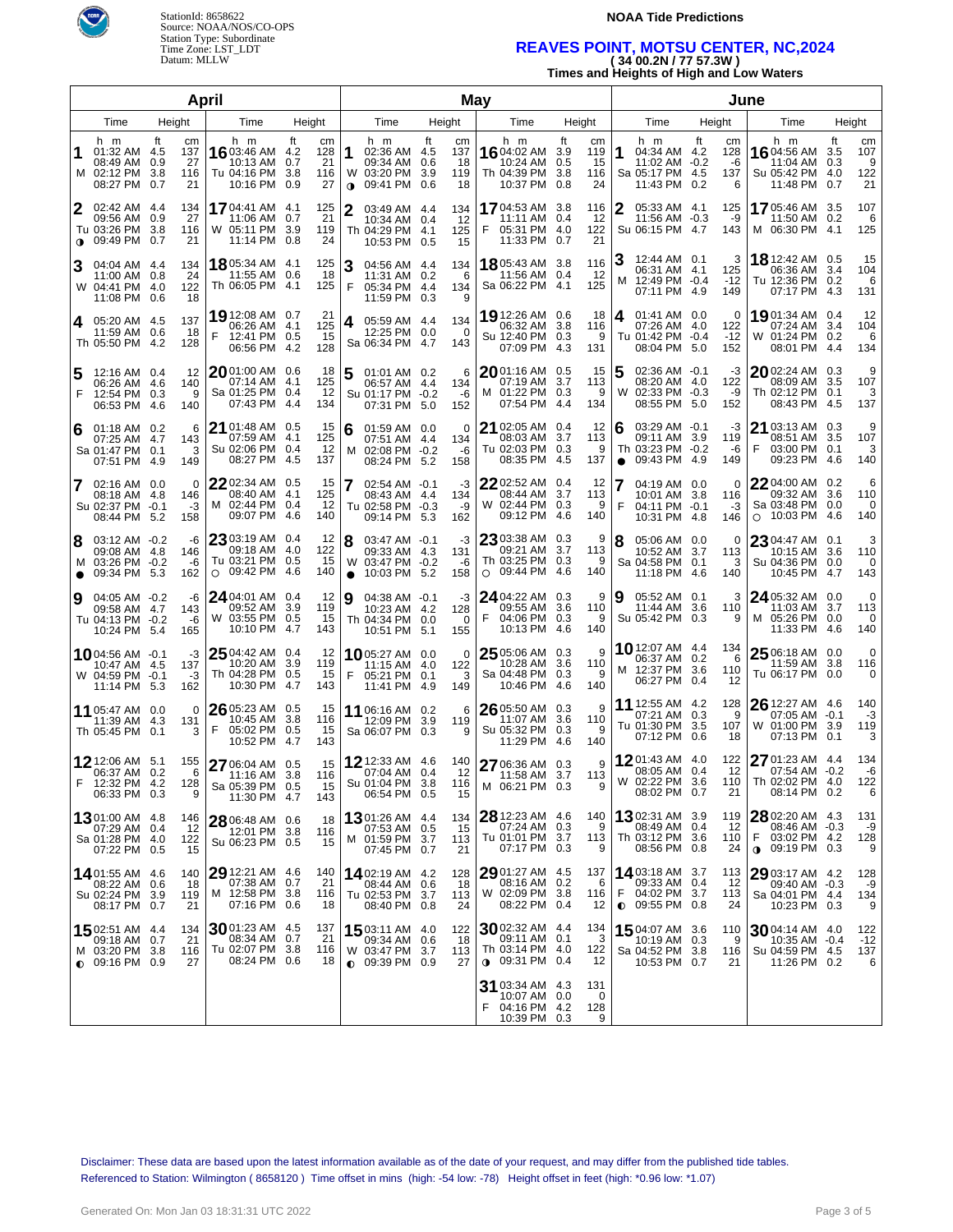



### **NOAA Tide Predictions**

### **REAVES POINT, MOTSU CENTER, NC,2024 ( 34 00.2N / 77 57.3W )**

**Times and Heights of High and Low Waters**

|        |                                                                             |      |                           | July                                                                             |                          |                         | <b>August</b>                                                                            |            |                             |                                                                            |                                                 |                | <b>September</b>                                                            |            |                            |                                                                                |                         |                            |
|--------|-----------------------------------------------------------------------------|------|---------------------------|----------------------------------------------------------------------------------|--------------------------|-------------------------|------------------------------------------------------------------------------------------|------------|-----------------------------|----------------------------------------------------------------------------|-------------------------------------------------|----------------|-----------------------------------------------------------------------------|------------|----------------------------|--------------------------------------------------------------------------------|-------------------------|----------------------------|
|        | Time                                                                        |      | Height                    | Time                                                                             | Height                   |                         | Time                                                                                     |            | Height                      | Time                                                                       | Height                                          |                | Time                                                                        | Height     |                            | Time                                                                           |                         | Height                     |
| 1      | h m<br>05:12 AM 3.9<br>11:31 AM -0.4<br>M 05:57 PM 4.6                      | ft   | cm<br>119<br>$-12$<br>140 | h m<br>16 04:56 AM<br>10:57 AM<br>Tu 05:46 PM 4.0                                | ft<br>3.3<br>0.3         | cm<br>101<br>9<br>122   | h m<br>1<br>01:02 AM 0.2<br>06:48 AM 3.8<br>Th 01:00 PM -0.1<br>07:29 PM                 | ft<br>-4.6 | cm<br>6<br>116<br>-3<br>140 | h m<br>16 12:32 AM 0.7<br>06:08 AM<br>F<br>12:22 PM<br>06:57 PM 4.5        | ft<br>сm<br>21<br>3.6<br>110<br>0.3<br>9<br>137 | 1              | h m<br>02:17 AM 0.3<br>08:14 AM<br>Su 02:20 PM 0.2<br>08:41 PM 4.6          | ft<br>-4.1 | cm<br>9<br>125<br>6<br>140 | h m<br><b>16</b> 01:49 AM 0.3<br>07:40 AM<br>M 02:02 PM<br>08:14 PM            | ft<br>4.4<br>0.0<br>5.0 | cm<br>9<br>134<br>0<br>152 |
| 2      | 12:26 AM 0.1<br>06:09 AM 3.8<br>Tu 12:25 PM -0.4<br>06:53 PM 4.7            |      | 3<br>116<br>$-12$<br>143  | <b>17</b> 12:07 AM<br>05:50 AM<br>W 11:53 AM<br>06:38 PM                         | 0.7<br>3.3<br>0.2<br>4.2 | 21<br>101<br>-6<br>128  | $\overline{2}$<br>01:55 AM 0.2<br>07:42 AM 3.8<br>F<br>$01:52$ PM $-0.1$<br>08:19 PM 4.6 |            | 6<br>116<br>-3<br>140       | 1701:27 AM 0.5<br>07:07 AM<br>Sa 01:22 PM<br>07:50 PM 4.7                  | 15<br>3.8<br>116<br>0.1<br>3<br>143             | м              | 03:01 AM 0.3<br>09:00 AM 4.2<br>03:06 PM 0.3<br>09:21 PM 4.5                |            | 9<br>128<br>9<br>137       | 17 02:39 AM 0.1<br>08:33 AM 4.7<br>Tu 02:58 PM -0.1<br>09:03 PM 5.0            |                         | 3<br>143<br>$-3$<br>152    |
| З      | 01:22 AM 0.1<br>07:06 AM 3.8<br>W 01:19 PM -0.3<br>07:47 PM                 | -4.7 | 3<br>116<br>-9<br>143     | 1801:03 AM<br>06:44 AM<br>Th 12:49 PM<br>07:28 PM                                | 0.6<br>3.4<br>0.2<br>4.4 | 18<br>104<br>-6<br>134  | 3<br>02:45 AM 0.1<br>08:33 AM 3.8<br>Sa 02:42 PM 0.0<br>09:05 PM 4.6                     |            | 3<br>116<br>0<br>140        | 1802:19 AM 0.3<br>08:01 AM 4.0<br>Su 02:20 PM -0.1<br>08:40 PM 4.9         | 9<br>122<br>$-3$<br>149                         | 3<br>$\bullet$ | 03:42 AM 0.3<br>09:43 AM<br>Tu 03:49 PM 0.4<br>09:59 PM 4.5                 | 4.2        | 9<br>128<br>12<br>137      | 18 03:27 AM -0.1<br>09:24 AM 5.0<br>W 03:52 PM -0.2<br>09:50 PM 5.0<br>$\circ$ |                         | -3<br>152<br>-6<br>152     |
| 4      | 02:17 AM 0.0<br>08:00 AM 3.8<br>Th 02:12 PM -0.2<br>08:37 PM                | -4.7 | 0<br>116<br>-6<br>143     | 1901:56 AM<br>07:36 AM<br>F<br>01:45 PM<br>08:16 PM                              | 0.4<br>3.5<br>0.1<br>4.5 | -12<br>107<br>-3<br>137 | 4<br>03:31 AM 0.1<br>09:21 AM 3.9<br>Su 03:29 PM 0.1<br>09:48 PM 4.5<br>$\bullet$        |            | 3<br>119<br>3<br>137        | 19 03:08 AM 0.1<br>08:53 AM 4.2<br>M 03:15 PM -0.2<br>$\circ$ 09:28 PM 5.0 | 3<br>128<br>-6<br>152                           | 4<br>W         | 04:19 AM 0.4<br>10:23 AM 4.2<br>04:29 PM 0.5<br>10:34 PM 4.3                |            | 12<br>128<br>15<br>131     | 19 04:14 AM -0.2<br>10:15 AM 5.1<br>Th 04:46 PM -0.1<br>10:39 PM 4.8           |                         | -6<br>155<br>$-3$<br>146   |
| 5<br>F | 03:08 AM 0.0<br>08:51 AM 3.7<br>03:02 PM -0.1<br>09:25 PM                   | -4.7 | 0<br>113<br>-3<br>143     | $20$ 02:47 AM<br>08:25 AM<br>Sa 02:39 PM<br>09:03 PM                             | 0.3<br>3.6<br>0.0<br>4.7 | 9<br>110<br>0<br>143    | 5<br>04:14 AM 0.2<br>10:07 AM 3.9<br>04:12 PM 0.2<br>м<br>10:28 PM 4.4                   |            | 6<br>119<br>6<br>134        | $2003:56$ AM $-0.1$<br>09:44 AM 4.4<br>Tu 04:09 PM -0.2<br>10:15 PM 5.0    | -3<br>134<br>-6<br>152                          |                | 04:52 AM 0.4<br>11:01 AM 4.2<br>Th 05:08 PM 0.6<br>11:06 PM 4.1             |            | -12<br>128<br>18<br>125    | $2005:00$ AM $-0.3$<br>11:08 AM 5.1<br>F<br>05:38 PM 0.0<br>11:29 PM 4.6       |                         | -9<br>155<br>0<br>140      |
| 6      | 03:57 AM 0.0<br>09:41 AM 3.7<br>Sa 03:50 PM 0.0<br>10:10 PM 4.6             |      | 0<br>113<br>0<br>140      | 21 03:36 AM 0.1<br>09:12 AM<br>Su 03:32 PM<br>$\circ$ 09:48 PM                   | 3.8<br>$-0.1$<br>4.8     | 3<br>116<br>-3<br>146   | 6<br>04:54 AM 0.2<br>10:52 AM 3.9<br>Tu 04:53 PM 0.3<br>11:07 PM 4.3                     |            | 6<br>119<br>9<br>131        | 21 04:42 AM -0.2<br>10:36 AM<br>W 05:01 PM -0.2<br>11:03 PM 4.9            | -6<br>4.6<br>140<br>-6<br>149                   | F              | 05:22 AM 0.5<br>11:35 AM 4.1<br>05:45 PM 0.7<br>11:33 PM 4.0                |            | 15<br>125<br>21<br>122     | $21$ 05:47 AM $-0.2$<br>12:03 PM 5.1<br>Sa 06:31 PM 0.2                        |                         | -6<br>155<br>6             |
| 7      | 04:42 AM 0.1<br>10:30 AM 3.7<br>Su 04:35 PM 0.1<br>10:55 PM 4.4             |      | 3<br>113<br>3<br>134      | 2204:23 AM 0.0<br>10:01 AM<br>M 04:23 PM<br>10:35 PM                             | 3.9<br>$-0.2$<br>-4.8    | 0<br>119<br>-6<br>146   | 05:30 AM 0.3<br>11:35 AM 3.8<br>W 05:33 PM 0.5<br>11:43 PM 4.1                           |            | 9<br>116<br>15<br>125       | $2205:28$ AM $-0.3$<br>11:30 AM 4.7<br>Th 05:54 PM -0.1<br>11:53 PM 4.7    | -9<br>143<br>-3<br>143                          |                | 05:47 AM 0.6<br>12:02 PM 4.1<br>Sa 06:22 PM 0.8<br>11:55 PM 3.9             |            | 18<br>125<br>24<br>119     | 22 12:24 AM 4.4<br>06:35 AM 0.0<br>Su 01:02 PM 4.9<br>07:27 PM 0.4             |                         | 134<br>0<br>149<br>12      |
| 8      | 05:25 AM 0.1<br>11:19 AM 3.6<br>M 05:18 PM 0.2<br>11:38 PM 4.3              |      | 3<br>110<br>6<br>131      | 23 05:09 AM -0.2<br>10:52 AM 4.0<br>Tu 05:15 PM<br>11:23 PM                      | $-0.2$<br>4.7            | -6<br>122<br>-6<br>143  | 8<br>06:03 AM 0.4<br>12:17 PM 3.8<br>Th 06:11 PM 0.6                                     |            | 12<br>116<br>18             | $2306:14$ AM $-0.3$<br>12:27 PM 4.7<br>F<br>06:48 PM 0.1                   | -9<br>143<br>3                                  | 8              | 06:12 AM 0.6<br>12:22 PM 4.1<br>Su 07:02 PM 1.0                             |            | 18<br>125<br>30            | 23 01:22 AM 4.2<br>07:27 AM 0.2<br>M 02:02 PM 4.8<br>08:25 PM 0.6              |                         | 128<br>6<br>146<br>18      |
| 9      | 06:06 AM 0.2<br>12:07 PM<br>Tu 05:59 PM 0.4                                 | 3.6  | 6<br>110<br>12            | 24 05:55 AM -0.3<br>11:48 AM<br>W 06:08 PM -0.1                                  | 4.2                      | -9<br>128<br>-3         | Ι9<br>12:18 AM 3.9<br>06:33 AM 0.4<br>F<br>12:59 PM 3.8<br>06:50 PM 0.7                  |            | 119<br>12<br>116<br>21      | 24 12:47 AM 4.5<br>07:02 AM -0.2<br>Sa 01:26 PM 4.7<br>07:45 PM 0.3        | 137<br>-6<br>143<br>9                           | 9<br>M         | 12:27 AM 3.8<br>06:43 AM 0.6<br>12:57 PM 4.1<br>07:50 PM 1.1                |            | 116<br>18<br>125<br>34     | 24 02:21 AM 4.0<br>08:23 AM 0.3<br>Tu 03:01 PM 4.6<br>$0.09:25 \text{ PM}$     | 0.7                     | 122<br>9<br>140<br>21      |
|        | 10 12:20 AM 4.1<br>06:44 AM 0.3<br>W 12:56 PM 3.6<br>06:40 PM 0.5           |      | 125<br>9<br>110<br>15     | $2512:14$ AM $4.6$<br>06:41 AM -0.3<br>Th 12:47 PM 4.3<br>07:03 PM               | 0.0                      | 140<br>-9<br>131<br>0   | 1012:52 AM 3.8<br>07:00 AM 0.4<br>Sa 01:39 PM 3.8<br>07:33 PM 0.8                        |            | 116<br>12<br>116<br>24      | $2501:43$ AM $4.3$<br>07:53 AM -0.1<br>Su 02:25 PM 4.7<br>08:45 PM 0.5     | 131<br>-3<br>143<br>15                          |                | <b>10</b> 01:13 AM 3.7<br>07:25 AM 0.6<br>Tu 01:49 PM 4.1<br>08:51 PM 1.1   |            | 113<br>18<br>125<br>34     | $25$ 03:20 AM 3.9<br>09:24 AM 0.5<br>W 04:00 PM 4.5<br>10:24 PM 0.7            |                         | 119<br>15<br>137<br>21     |
|        | 11 01:03 AM 3.9<br>07:20 AM 0.3<br>Th 01:44 PM<br>07:24 PM 0.6              | 3.6  | 119<br>9<br>110<br>18     | $2601:08$ AM 4.5<br>07:28 AM -0.3<br>F<br>01:47 PM<br>08:01 PM 0.2               | 4.4                      | 137<br>-9<br>134<br>6   | 11 01:28 AM 3.7<br>07:29 AM 0.4<br>Su 02:21 PM 3.8<br>08:25 PM 0.9                       |            | 113<br>12<br>116<br>27      | 26 02:40 AM 4.1<br>08:48 AM 0.0<br>M 03:23 PM 4.6<br><b>0</b> 09:47 PM 0.6 | 125<br>0<br>140<br>18                           |                | 11 02:10 AM 3.6<br>08:20 AM 0.6<br>W 02:57 PM 4.2<br>$\bullet$ 09:58 PM 1.1 |            | 110<br>18<br>128<br>34     | $2604:18$ AM 3.9<br>10:25 AM<br>Th 04:56 PM 4.4<br>11:20 PM 0.6                | 0.5                     | 119<br>15<br>134<br>18     |
| F      | 1201:46 AM 3.8<br>07:56 AM 0.3<br>02:31 PM 3.6<br>08:13 PM 0.7              |      | 116<br>9<br>110 l<br>21   | 27 02:03 AM 4.3<br>08:19 AM -0.3<br>Sa 02:45 PM 4.5<br>09:03 PM 0.3              |                          | 131<br>-9<br>137<br>9   | 1202:11 AM 3.5<br>08:09 AM 0.4<br>M 03:07 PM 3.9<br>$_{\odot}$ 09:27 PM 1.0              |            | 107<br>12<br>119<br>30      | 27 03:38 AM 3.9<br>09:47 AM 0.1<br>Tu 04:22 PM 4.5<br>10:48 PM 0.6         | 119<br>3<br>137<br>18                           |                | 1203:17 AM 3.6<br>09:33 AM 0.6<br>Th 04:14 PM 4.2<br>11:02 PM 1.0           |            | 110<br>18<br>128<br>30     | 27 05:15 AM 3.9<br>11:23 AM<br>F 05:51 PM                                      | 0.5<br>-4.4             | 119<br>15<br>134           |
|        | 1302:29 AM 3.6<br>08:33 AM 0.3<br>Sa 03:18 PM 3.7<br>$\bullet$ 09:09 PM 0.8 |      | 110<br>9<br>113<br>24     | $2802:59$ AM $4.1$<br>09:14 AM -0.3<br>Su 03:43 PM 4.5<br>$\bullet$ 10:06 PM 0.3 |                          | 125<br>-9<br>137<br>9   | 1303:03 AM 3.5<br>09:02 AM 0.5<br>Tu 04:00 PM 4.0<br>10:32 PM 1.0                        |            | 107<br>15<br>122<br>30      | 28 04:36 AM 3.9<br>10:47 AM 0.2<br>W 05:20 PM 4.5<br>11:45 PM 0.5          | 119<br>6<br>137<br>15                           | F.             | 1304:30 AM 3.7<br>10:51 AM 0.6<br>05:24 PM 4.4                              |            | 113<br>18<br>134           | 28 12:12 AM 0.5<br>06:10 AM 4.0<br>Sa 12:17 PM 0.4<br>06:42 PM 4.5             |                         | 15<br>122<br>12<br>137     |
|        | 14 03:15 AM 3.5<br>09:14 AM 0.3<br>Su 04:06 PM 3.8<br>10:10 PM 0.8          |      | 107<br>9<br>116<br>24     | 29 03:56 AM 3.9<br>10:10 AM<br>M 04:41 PM 4.5<br>11:08 PM 0.3                    | $-0.2$                   | 119<br>-6<br>137<br>9   | 1404:02 AM 3.4<br>10:08 AM 0.5<br>W 04:59 PM 4.1<br>11:34 PM 0.9                         |            | 104<br>15<br>125<br>27      | 29 05:34 AM 3.9<br>11:45 AM 0.2<br>Th 06:16 PM 4.5                         | 119<br>6<br>137                                 |                | 14 12:02 AM 0.8<br>05:40 AM 3.8<br>Sa 12:01 PM 0.4<br>06:27 PM 4.6          |            | 24<br>116<br>12<br>140     | 29 01:00 AM 0.4<br>07:03 AM 4.2<br>Su 01:08 PM 0.4<br>07:29 PM 4.5             |                         | 12<br>128<br>12<br>137     |
|        | 1504:04 AM 3.4<br>10:03 AM 0.3<br>M 04:55 PM 3.9<br>11:10 PM 0.8            |      | 104<br>9<br>119<br>24     | 3004:53 AM 3.8<br>11:08 AM -0.2<br>Tu 05:39 PM 4.5                               |                          | 116<br>-6<br>137        | 15 05:06 AM 3.5<br>11:17 AM 0.4<br>Th 05:59 PM 4.3                                       |            | 107<br>12<br>131            | 30 12:39 AM 0.4<br>06:31 AM 3.9<br>12:40 PM 0.2<br>07:09 PM 4.5            | 12<br>119<br>6<br>137                           |                | 15 12:57 AM 0.6<br>06:43 AM 4.1<br>Su 01:03 PM 0.2<br>07:23 PM 4.8          |            | 18<br>125<br>6<br>146      | 3001:45 AM 0.3<br>07:51 AM 4.3<br>M 01:56 PM 0.4<br>08:12 PM 4.5               |                         | 9<br>131<br>12<br>137      |
|        |                                                                             |      |                           | 31 12:07 AM 0.3<br>05:51 AM<br>W 12:05 PM -0.1<br>06:36 PM 4.6                   | 3.8                      | 9<br>116<br>-3<br>140   |                                                                                          |            |                             | 31 01:30 AM 0.3<br>07:24 AM 4.0<br>Sa 01:31 PM 0.2<br>07:57 PM 4.6         | 9<br>122<br>6<br>140                            |                |                                                                             |            |                            |                                                                                |                         |                            |